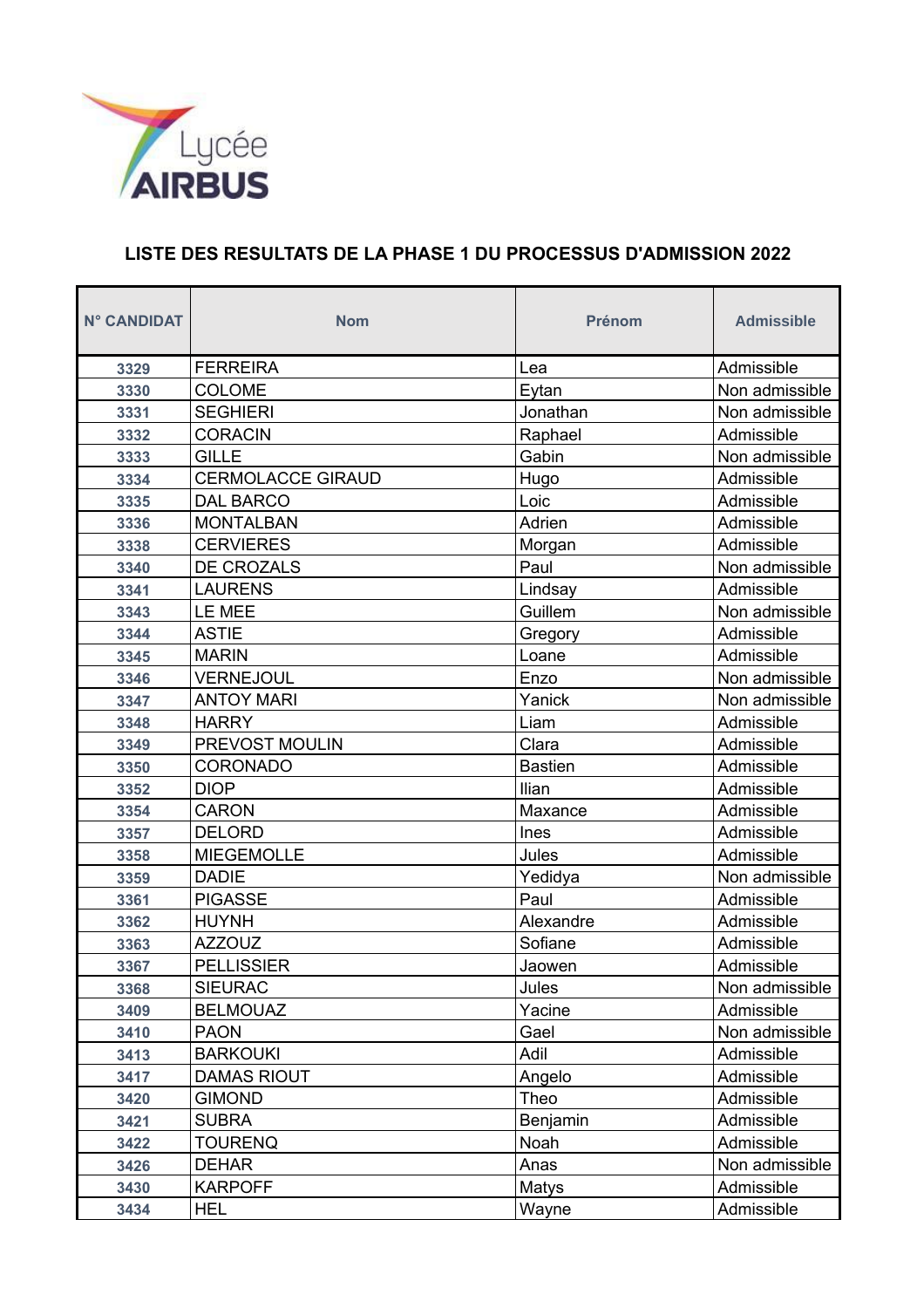

| <b>N° CANDIDAT</b> | <b>Nom</b>              | <b>Prénom</b>  | <b>Admissible</b> |
|--------------------|-------------------------|----------------|-------------------|
| 3436               | <b>BEKAMLA</b>          | Yanis          | Admissible        |
| 3439               | <b>JAPHET</b>           | Stanley        | Admissible        |
| 3442               | <b>CAPRA</b>            | Kalyan         | Admissible        |
| 3448               | <b>LEUNG KIN HING</b>   | Zyad           | Admissible        |
| 3449               | <b>NONE</b>             | Gael           | Admissible        |
| 3451               | <b>ALI ALEXANDRE</b>    | Yael           | Admissible        |
| 3452               | <b>GALISSE</b>          | Gabriel        | Non admissible    |
| 3455               | <b>MICHAUD</b>          | Zora           | Admissible        |
| 3456               | <b>PARDUILLAR</b>       | Theo           | Admissible        |
| 3457               | <b>BOUGUENOUS</b>       | Marwan         | Non admissible    |
| 3458               | <b>LOURENCO</b>         | Louis          | Admissible        |
| 3459               | <b>MOUCHET</b>          | Quentin        | Admissible        |
| 3460               | <b>ROBERT</b>           | Noah           | Admissible        |
| 3461               | <b>ARFE</b>             | Elio           | Admissible        |
| 3462               | <b>PLANA</b>            | Robin          | Admissible        |
| 3464               | <b>BOUBEKEUR</b>        | Yassine        | Admissible        |
| 3467               | <b>KHALED</b>           | Fares          | Non admissible    |
| 3470               | <b>TORONDEL</b>         | Loris          | Non admissible    |
| 3473               | <b>BLOT</b>             | Gabriel        | Non admissible    |
| 3475               | <b>THOMAS</b>           | Paul           | Admissible        |
| 3476               | <b>AZAIS</b>            | Vince          | Admissible        |
| 3477               | <b>VAUDEY LARRIBAU</b>  | Iban           | Admissible        |
| 3480               | <b>DELLA GIOVANNA</b>   | Mayeul         | Non admissible    |
| 3481               | <b>MAFFRE GAUTIER</b>   | Tom            | Admissible        |
| 3482               | <b>BELBEKRI</b>         | Mohamed        | Non admissible    |
| 3483               | <b>DAZIN</b>            | Julien         | Admissible        |
| 3484               | <b>CHABONAT</b>         | Alexis         | Admissible        |
| 3488               | <b>APARICIO</b>         | Louis          | Admissible        |
| 3489               | ABDALLAH                | Ghais          | Admissible        |
| 3490               | <b>NDANGA</b>           | Prince         | Admissible        |
| 3493               | <b>FORESTELLO</b>       | <b>Nicolas</b> | Admissible        |
| 3496               | <b>KIESER LASJUNIES</b> | Alexis         | Admissible        |
| 3497               | <b>MAZARI</b>           | Abdelmadjid    | Admissible        |
| 3500               | <b>CARLIER</b>          | Dorian         | Non admissible    |
| 3501               | <b>SELLIER</b>          | Enzo           | Non admissible    |
| 3502               | <b>KEOSAVANG</b>        | <b>Nicolas</b> | Admissible        |
| 3503               | <b>ROGE DIRAT</b>       | Nathan         | Non admissible    |
| 3504               | <b>FEIXA</b>            | Gregoire       | Non admissible    |
| 3506               | <b>KIAM MORET</b>       | Mathis         | Non admissible    |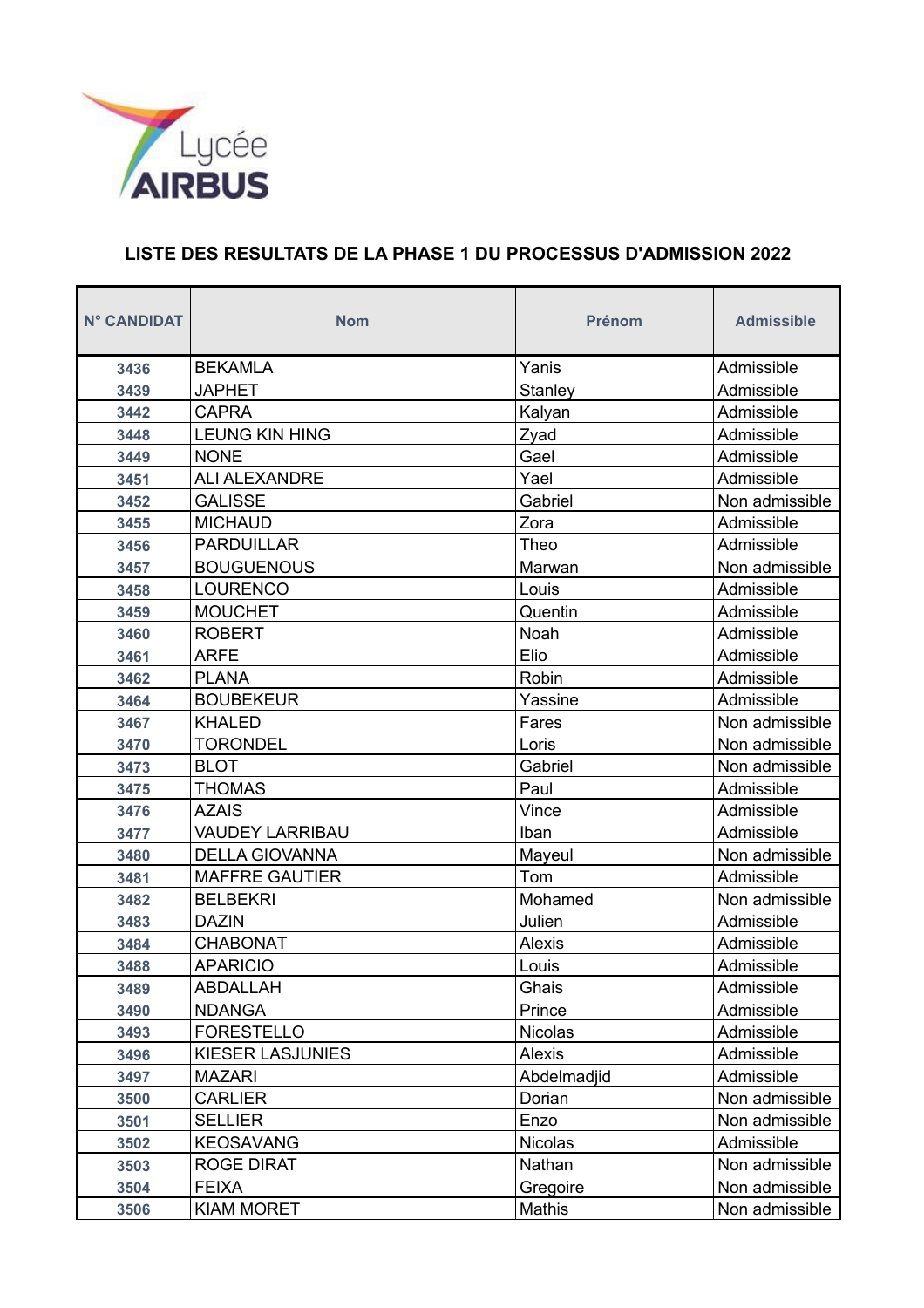

| <b>N° CANDIDAT</b> | <b>Nom</b>             | <b>Prénom</b> | <b>Admissible</b> |
|--------------------|------------------------|---------------|-------------------|
| 3507               | <b>HOLLEY</b>          | Matheo        | Admissible        |
| 3509               | <b>CALAS</b>           | Yannis        | Non admissible    |
| 3510               | <b>BELLOUR</b>         | <b>Brice</b>  | Admissible        |
| 3511               | <b>FOURTET</b>         | Romain        | Admissible        |
| 3512               | <b>CHATI</b>           | Riad          | Non admissible    |
| 3513               | <b>BIASOTTO</b>        | Noa           | Admissible        |
| 3515               | <b>BACHACHE</b>        | Remi          | Non admissible    |
| 3516               | <b>RICHARD</b>         | Matheo        | Non admissible    |
| 3518               | <b>FENOL</b>           | Nathan        | Non admissible    |
| 3520               | <b>BORDARIES VIDAL</b> | Corentin      | Non admissible    |
| 3521               | <b>PUJOL</b>           | Kylian        | Admissible        |
| 3522               | <b>BOUAAJINI</b>       | Sofia         | Admissible        |
| 3525               | <b>ARROMAN</b>         | Enzo          | Admissible        |
| 3526               | <b>HAMDAOUI</b>        | Marwa         | Admissible        |
| 3531               | <b>CARDONA</b>         | Nathan        | Admissible        |
| 3532               | <b>TALEB</b>           | <b>Nassim</b> | Admissible        |
| 3533               | <b>LAVAUR</b>          | Alexis        | Admissible        |
| 3534               | <b>TRIOLET</b>         | Paul          | Non admissible    |
| 3535               | <b>AMBELLOUIS</b>      | Eddy          | Admissible        |
| 3536               | <b>LE CORRE</b>        | Oscar         | Non admissible    |
| 3537               | <b>CHAI</b>            | <b>Bunhuy</b> | Admissible        |
| 3538               | <b>FASANI</b>          | <b>Nel</b>    | Admissible        |
| 3541               | <b>CARMOUZE</b>        | Lilou         | Admissible        |
| 3542               | <b>MOGUEH</b>          | Saib          | Admissible        |
| 3543               | <b>BERTHOLLE</b>       | Hugo          | Admissible        |
| 3546               | <b>SUAU</b>            | Lorenzo       | Admissible        |
| 3548               | <b>PORCHER</b>         | Timeo         | Admissible        |
| 3549               | <b>FOURES</b>          | Dorian        | Admissible        |
| 3550               | <b>KARAMAN</b>         | Azad          | Admissible        |
| 3555               | SEHILI                 | Rayan         | Non admissible    |
| 3558               | <b>BERGES</b>          | Nathan        | Admissible        |
| 3559               | <b>PACHON</b>          | Calvin        | Admissible        |
| 3560               | <b>EL OUARIACHI</b>    | Rayan         | Non admissible    |
| 3561               | <b>AUROUX</b>          | Tom           | Admissible        |
| 3562               | <b>RIVIERE</b>         | Manolo        | Admissible        |
| 3564               | ASSOR                  | Maelia        | Admissible        |
| 3603               | <b>BOURIHOU</b>        | Ahmed         | Non admissible    |
| 3604               | CAMARA                 | Sanassy       | Admissible        |
| 3606               | <b>ZITOUNI</b>         | Mehdi         | Non admissible    |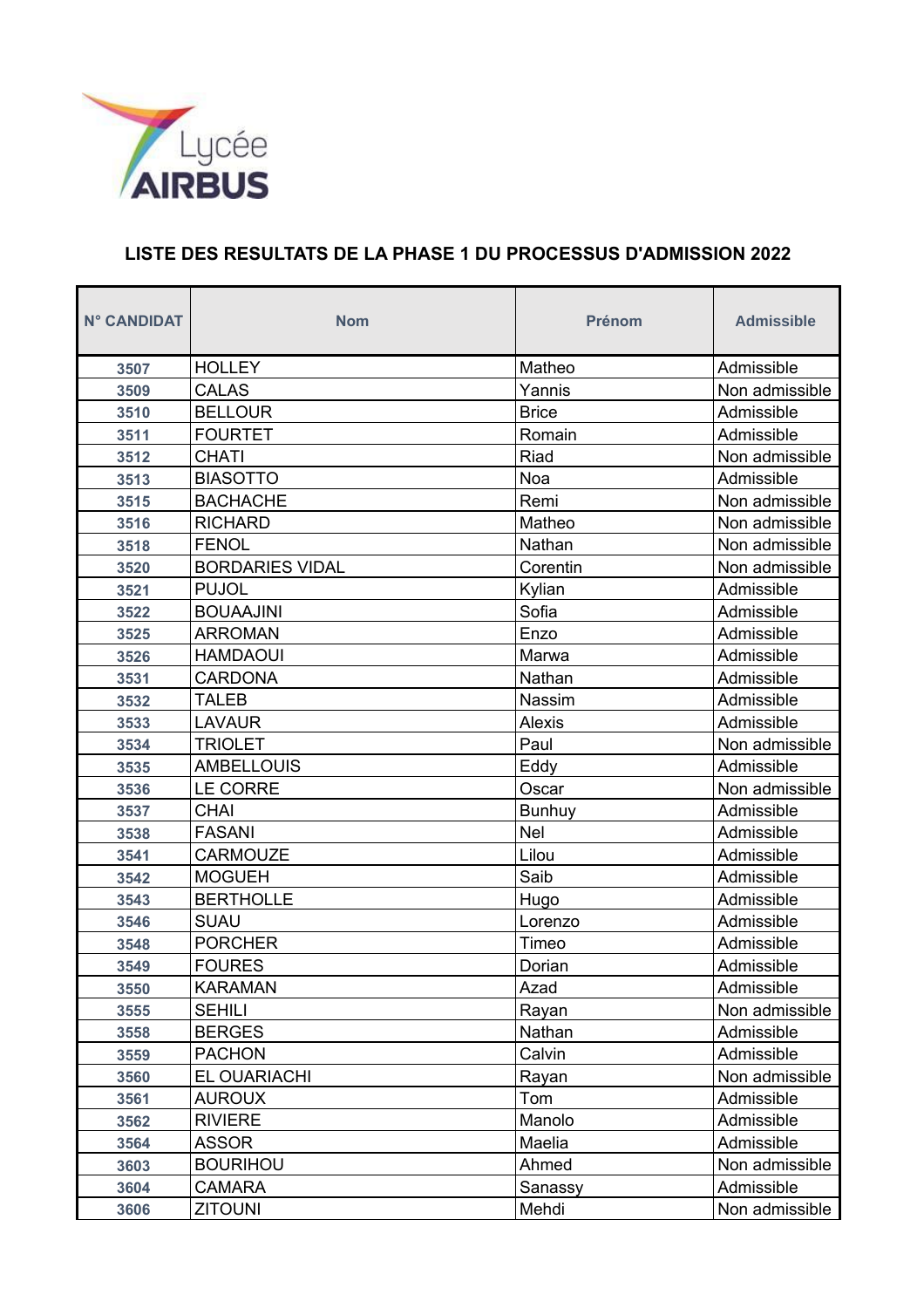

| <b>N° CANDIDAT</b> | <b>Nom</b>           | Prénom        | <b>Admissible</b> |
|--------------------|----------------------|---------------|-------------------|
| 3607               | <b>FATTAH</b>        | <b>Driss</b>  | Admissible        |
| 3610               | <b>KEITA</b>         | Djibril       | Admissible        |
| 3611               | <b>HALIDI</b>        | Yanis         | Admissible        |
| 3614               | <b>LEONARD</b>       | Tom           | Admissible        |
| 3618               | <b>GERVAIS</b>       | Dylan         | Non admissible    |
| 3622               | <b>BLEWUSI</b>       | Erwan         | Admissible        |
| 3623               | <b>BONTEMPS</b>      | Thomas        | Admissible        |
| 3625               | <b>CAMILLERI</b>     | Lucas         | Admissible        |
| 3626               | <b>CASSEINDRE</b>    | Frank         | Admissible        |
| 3627               | <b>CLOUE</b>         | Tristan       | Admissible        |
| 3631               | <b>DIR</b>           | Issam         | Non admissible    |
| 3634               | <b>FABRIS</b>        | Tino          | Admissible        |
| 3637               | GAU                  | Louis         | Admissible        |
| 3638               | <b>GROSDIDIER</b>    | Hugo          | Admissible        |
| 3639               | <b>GUINVARC H</b>    | Tom           | Admissible        |
| 3641               | <b>LESUEUR</b>       | Benjamin      | Admissible        |
| 3642               | <b>LORO</b>          | Triada        | Admissible        |
| 3643               | <b>MALET</b>         | Lucien        | Admissible        |
| 3645               | <b>MILLASSEAU</b>    | Eliott        | Admissible        |
| 3646               | <b>MONTET</b>        | Clement       | Non admissible    |
| 3647               | <b>NSHIMIYIMANA</b>  | Christian     | Admissible        |
| 3650               | <b>ZENATTI</b>       | Elise         | Admissible        |
| 3651               | <b>MARECAUX</b>      | Samir         | Non admissible    |
| 3652               | <b>AOURAGH</b>       | Killian       | Admissible        |
| 3654               | <b>BOURADA</b>       | Laid          | Non admissible    |
| 3655               | <b>DE VREESE</b>     | Mathis        | Non admissible    |
| 3657               | <b>ESCHARD</b>       | Paul Alexei   | Admissible        |
| 3658               | <b>IDOU BELKHEIR</b> | Kais          | Admissible        |
| 3664               | <b>TROMPETTE</b>     | Kylian        | Non admissible    |
| 3665               | VONESCH              | Noah          | Admissible        |
| 3668               | VOTO                 | Enzo David    | Admissible        |
| 3670               | <b>MAZIER PERRET</b> | Valentin      | Admissible        |
| 3672               | <b>KAROUI</b>        | <b>Bachir</b> | Admissible        |
| 3673               | <b>CISSE</b>         | Ibrahima      | Non admissible    |
| 3675               | <b>SICARD</b>        | Charlotte     | Admissible        |
| 3677               | <b>LATRECHE</b>      | Jahed         | Non admissible    |
| 3678               | <b>LEMHAL</b>        | Ahmed         | Admissible        |
| 3681               | AMARA                | Mohamed Redha | Admissible        |
| 3682               | <b>BACCAR</b>        | Fedi          | Admissible        |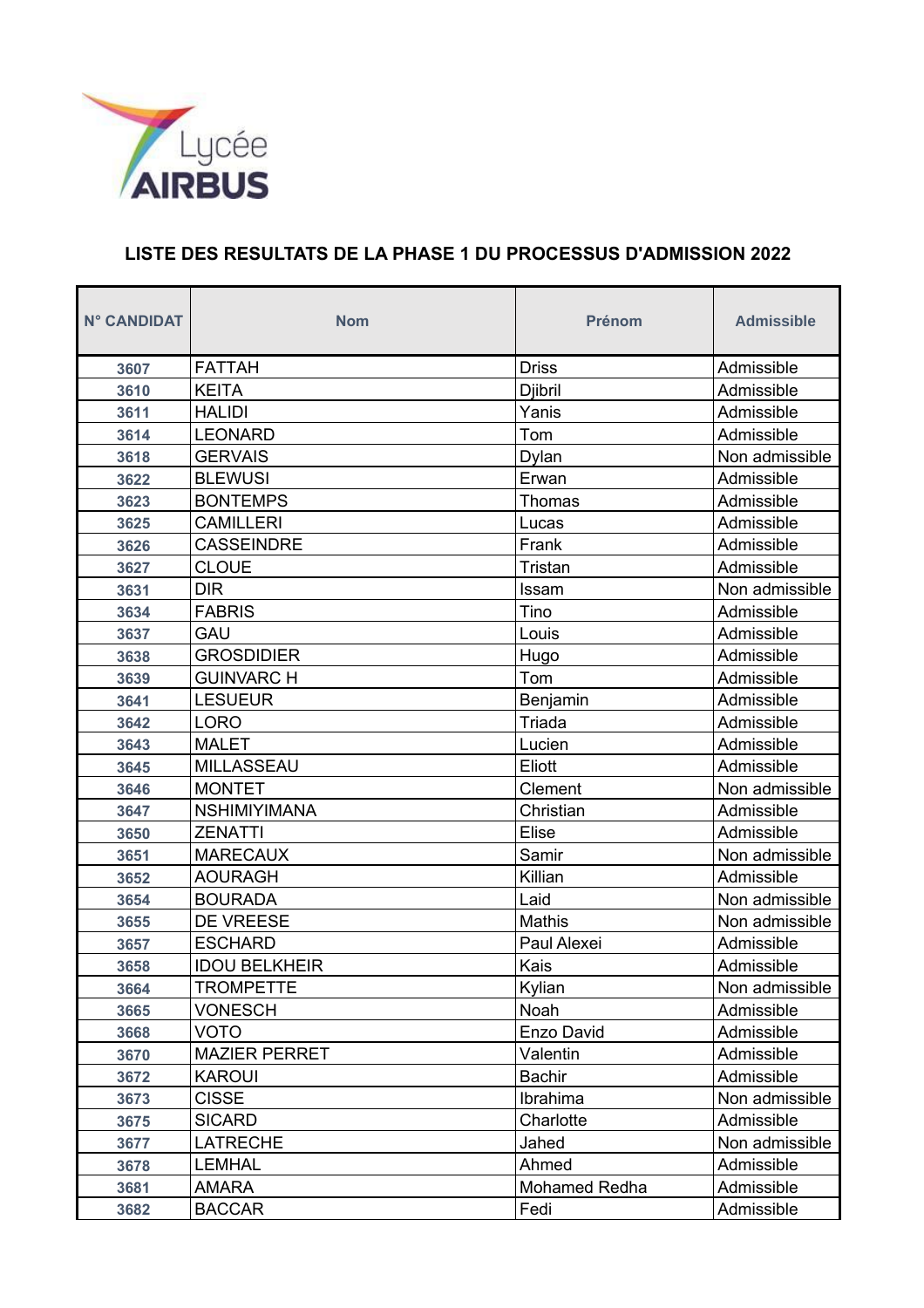

| <b>N° CANDIDAT</b> | <b>Nom</b>             | <b>Prénom</b>           | <b>Admissible</b> |
|--------------------|------------------------|-------------------------|-------------------|
| 3685               | <b>BORDES</b>          | <b>Matisse</b>          | Admissible        |
| 3687               | <b>BOUKIL</b>          | Abdelkafy               | Admissible        |
| 3688               | <b>BOUKIL</b>          | <b>Ahmed Riad</b>       | Admissible        |
| 3689               | <b>DAUNIS</b>          | Enzo                    | Admissible        |
| 3692               | <b>GIUSTI</b>          | Quentin                 | Admissible        |
| 3694               | <b>LY</b>              | Adrian                  | Non admissible    |
| 3697               | <b>MEGHRAOUI</b>       | Marwane                 | Admissible        |
| 3698               | <b>MELICH</b>          | Lucas                   | Admissible        |
| 3699               | <b>MELIN</b>           | Noelie                  | Admissible        |
| 3700               | <b>MORIN</b>           | Leo                     | Admissible        |
| 3701               | <b>NGUYEN</b>          | Andy                    | Admissible        |
| 3704               | <b>RACADOT</b>         | Jessy                   | Admissible        |
| 3705               | <b>RAMOND BESOMBES</b> | Robin                   | Admissible        |
| 3707               | <b>TESSAROTTO</b>      | Lena                    | Admissible        |
| 3709               | <b>BARZI</b>           | Dorian                  | Admissible        |
| 3710               | <b>KAMDEM DJOKO</b>    | <b>Yvan Loic</b>        | Admissible        |
| 3712               | <b>CAZELES</b>         | Jeremy                  | Admissible        |
| 3713               | <b>AHMAT</b>           | Achta                   | Admissible        |
| 3715               | <b>DAMIEN HILLAT</b>   | Theo                    | Admissible        |
| 3721               | <b>FERY</b>            | Antoine                 | Admissible        |
| 3722               | <b>DEBOT</b>           | Audric                  | Non admissible    |
| 3723               | <b>BALLOUHEY</b>       | Luis                    | Admissible        |
| 3724               | <b>BARRIETY</b>        | Clement                 | Non admissible    |
| 3727               | <b>DAOUD</b>           | Samir                   | Non admissible    |
| 3729               | <b>FEKNOUS</b>         | Riane                   | Admissible        |
| 3730               | <b>LAFAIX JOULIE</b>   | Thibaud                 | Admissible        |
| 3731               | <b>MASSAT</b>          | Celian                  | Admissible        |
| 3733               | PEREZ MASCARAS         | Noa                     | Admissible        |
| 3735               | <b>TAUSSAC</b>         | Damien                  | Non admissible    |
| 3739               | <b>BENAKLI</b>         | Wassil                  | Admissible        |
| 3743               | <b>RUMEAU</b>          | Alexandre               | Non admissible    |
| 3744               | CHAMPOUSSIN            | Stan                    | Admissible        |
| 3745               | <b>NAM</b>             | Fatou                   | Admissible        |
| 3746               | <b>GUERCHAIS</b>       | Melvin Kouassi Jean Luc | Admissible        |
| 3747               | JABBARI                | Alyazid                 | Admissible        |
| 3750               | <b>PONS</b>            | Thomas                  | Admissible        |
| 3751               | <b>RAHAINGOSON</b>     | Nathanael               | Admissible        |
| 3754               | TRUCHET                | Victoria                | Admissible        |
| 3755               | <b>M HAMDI</b>         | Gebril                  | Non admissible    |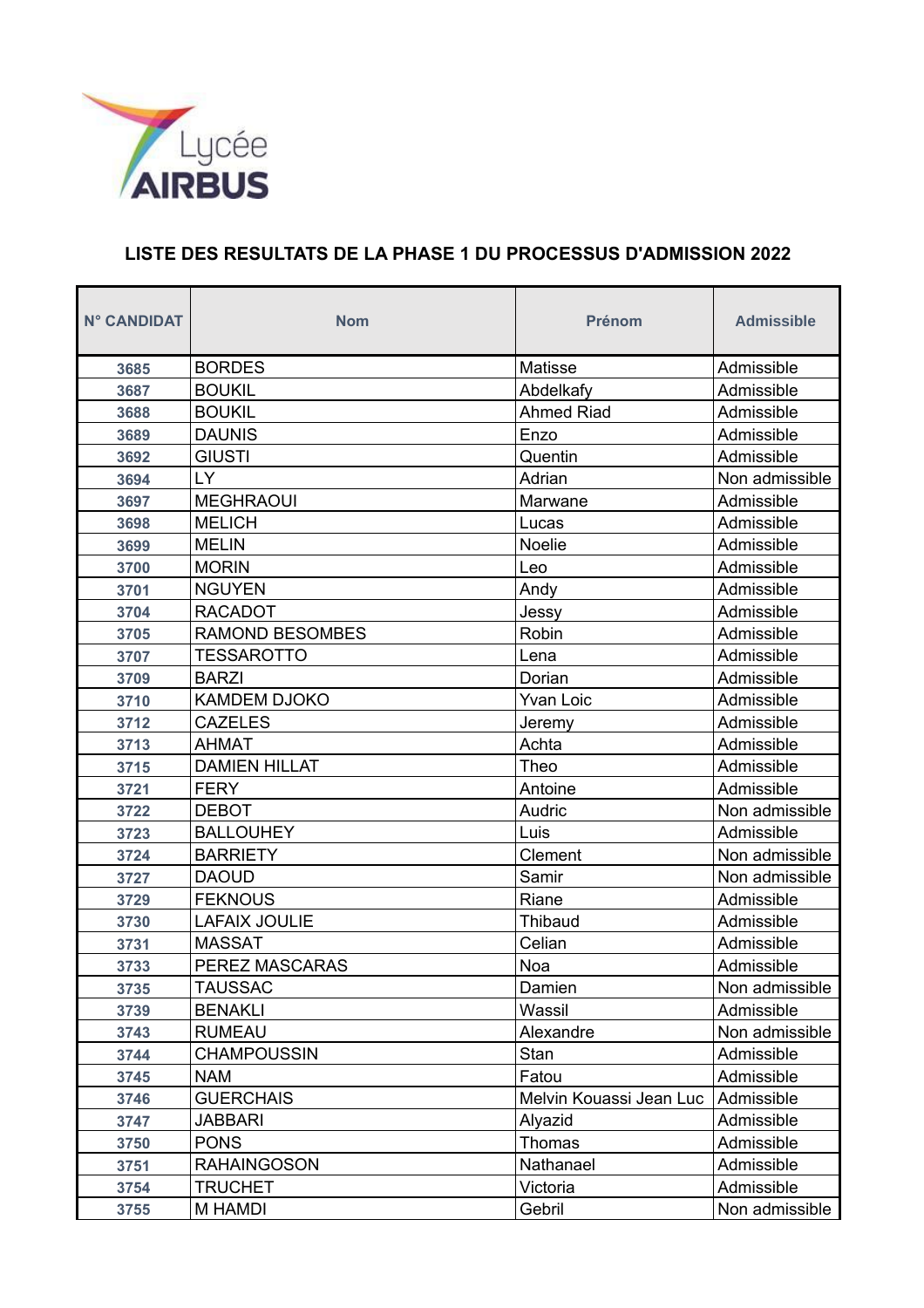

| <b>N° CANDIDAT</b> | <b>Nom</b>             | Prénom                  | <b>Admissible</b> |
|--------------------|------------------------|-------------------------|-------------------|
| 3756               | <b>HUBERT</b>          | Noah                    | Admissible        |
| 3759               | <b>DARDELOU</b>        | Lorenzo                 | Admissible        |
| 3761               | DE JESUS DA SILVA      | Mickael                 | Admissible        |
| 3763               | <b>TOUSSAINT</b>       | Louis                   | Admissible        |
| 3764               | <b>BOUTONNET</b>       | Jules                   | Admissible        |
| 3766               | <b>LEVIEIL</b>         | Julian                  | Admissible        |
| 3767               | <b>BRUSAU CUELLO</b>   | Hugo                    | Admissible        |
| 3771               | <b>JONES</b>           | leuan                   | Non admissible    |
| 3772               | <b>GEAY</b>            | Ali                     | Admissible        |
| 3774               | <b>GUERIN</b>          | Kilian                  | Admissible        |
| 3776               | <b>GRANDMAISON</b>     | Rubens                  | Admissible        |
| 3777               | <b>COLETTI</b>         | Carla                   | Admissible        |
| 3778               | <b>TORMO</b>           | Yvan                    | Admissible        |
| 3781               | <b>NICOLAU</b>         | Maxime                  | Admissible        |
| 3785               | <b>FILOUSE</b>         | Florian                 | Admissible        |
| 3787               | <b>BEAU</b>            | Alice                   | Admissible        |
| 3790               | <b>LABED</b>           | Anass                   | Admissible        |
| 3791               | <b>TAHAR</b>           | Nassim                  | Non admissible    |
| 3793               | <b>FOLLET</b>          | Thibault                | Non admissible    |
| 3794               | <b>ROUX</b>            | Mathis                  | Admissible        |
| 3795               | <b>AZAM</b>            | Corentin                | Admissible        |
| 3796               | <b>MANIVANNAN</b>      | Gajan                   | Admissible        |
| 3797               | <b>AMIEL</b>           | Antoine                 | Non admissible    |
| 3798               | <b>GUEVAER</b>         | Eithan                  | Admissible        |
| 3799               | <b>RABES</b>           | Rayan                   | Admissible        |
| 3800               | <b>ROSSI</b>           | Yohan                   | Non admissible    |
| 3803               | <b>ARBAOUI</b>         | Yanis                   | Non admissible    |
| 3804               | <b>TOUIHRI CARRION</b> | Rayan                   | Non admissible    |
| 3805               | <b>SAMADI</b>          | <b>Bilal</b>            | Admissible        |
| 3806               | <b>REY</b>             | Rayan                   | Admissible        |
| 3807               | <b>BIELINSKI</b>       | Noam                    | Admissible        |
| 3808               | <b>HERNANDEZ SEGUY</b> | Yanis                   | Non admissible    |
| 3809               | <b>MARTIN</b>          | Florian                 | Non admissible    |
| 3810               | <b>CAPPICOT</b>        | Marc                    | Admissible        |
| 3812               | VALAT LOPEZ GIMENEZ    | <b>Nicolas</b>          | Non admissible    |
| 3813               | <b>REIS</b>            | <b>Vinicius Gabriel</b> | Admissible        |
| 3815               | <b>COUDRAIN</b>        | Killian                 | Non admissible    |
| 3816               | <b>LECOCQ</b>          | Pierre                  | Non admissible    |
| 3817               | <b>CASSAN</b>          | Tom                     | Non admissible    |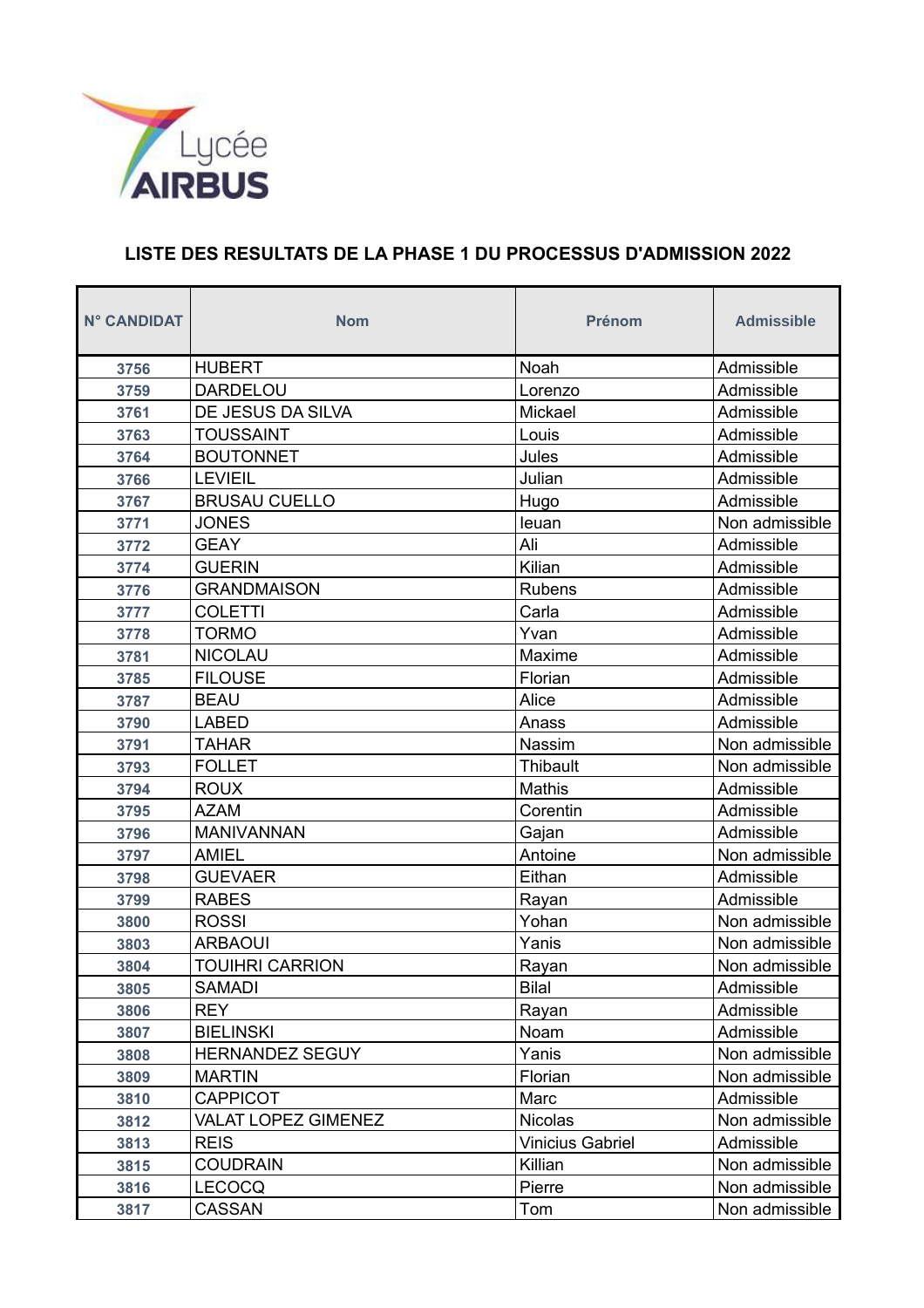

| <b>N° CANDIDAT</b> | <b>Nom</b>             | Prénom      | <b>Admissible</b> |
|--------------------|------------------------|-------------|-------------------|
| 3818               | <b>GERBAULT</b>        | <b>Nils</b> | Admissible        |
| 3819               | <b>ALVES RODRIGUES</b> | Dylan       | Admissible        |
| 3821               | <b>TALLAVIGNES</b>     | Mathis      | Admissible        |
| 3822               | <b>PANES</b>           | Kellian     | Admissible        |
| 3823               | <b>COUMES</b>          | Thomas      | Admissible        |
| 3824               | <b>FEUGUERAY</b>       | Mathis      | Admissible        |
| 3825               | YAMEKOUE MBOUOMBOUO    | Iliassou    | Admissible        |
| 3829               | <b>MASES</b>           | Yoann       | Admissible        |
| 3831               | <b>LEAL</b>            | Yannis      | Admissible        |
| 3832               | <b>BAUDOU</b>          | Julian      | Non admissible    |
| 3833               | <b>WANCZYCKI</b>       | Kacper      | Admissible        |
| 3834               | <b>PINAUD</b>          | Matthieu    | Admissible        |
| 3835               | <b>ROUX VERCELLONE</b> | Alexandre   | Non admissible    |
| 3836               | <b>MBENGUE</b>         | Ahmed       | Admissible        |
| 3837               | <b>TEIXEIRA NAVAL</b>  | Louna       | Admissible        |
| 3838               | <b>RICHARD</b>         | Thomas      | Admissible        |
| 3839               | <b>MICHELET</b>        | Matteo      | Non admissible    |
| 3844               | <b>PERIE</b>           | Noa         | Non admissible    |
| 3845               | <b>CYRIL</b>           | Janus       | Non admissible    |
| 3847               | <b>CHEKHAR</b>         | Yasmine     | Admissible        |
| 3849               | <b>GIMENEZ</b>         | Loane       | Admissible        |
| 3851               | <b>NGUYEN</b>          | Van Tony    | Non admissible    |
| 3852               | <b>EOSIE</b>           | Kemany      | Non admissible    |
| 3853               | <b>BERKANE</b>         | Louisa      | Admissible        |
| 3854               | <b>RAYNAL</b>          | Paola       | Admissible        |
| 3855               | <b>JOBBINS</b>         | Alfie       | Admissible        |
| 3858               | <b>PEDRICO</b>         | Maxime      | Admissible        |
| 3859               | <b>BAKRI</b>           | Mohamed     | Non admissible    |
| 3860               | <b>SAUDE FERNANDES</b> | Simao       | Non admissible    |
| 3861               | AMAMOU SOMOLENKO       | Nathan      | Admissible        |
| 3862               | <b>CENINI</b>          | Matheo      | Admissible        |
| 3863               | <b>BAYEUL</b>          | Romain      | Admissible        |
| 3864               | <b>BOYER</b>           | Julian      | Admissible        |
| 3865               | <b>FLORCH</b>          | Junior      | Admissible        |
| 3866               | <b>NOUFA</b>           | Meriem      | Admissible        |
| 3867               | REVEILLE SASSANO       | Teddy       | Non admissible    |
| 3868               | <b>DE ROSSI</b>        | Mathys      | Admissible        |
| 3869               | <b>MIMUN</b>           | Ilian       | Admissible        |
| 3870               | <b>ALBEROLA</b>        | Anthony     | Non admissible    |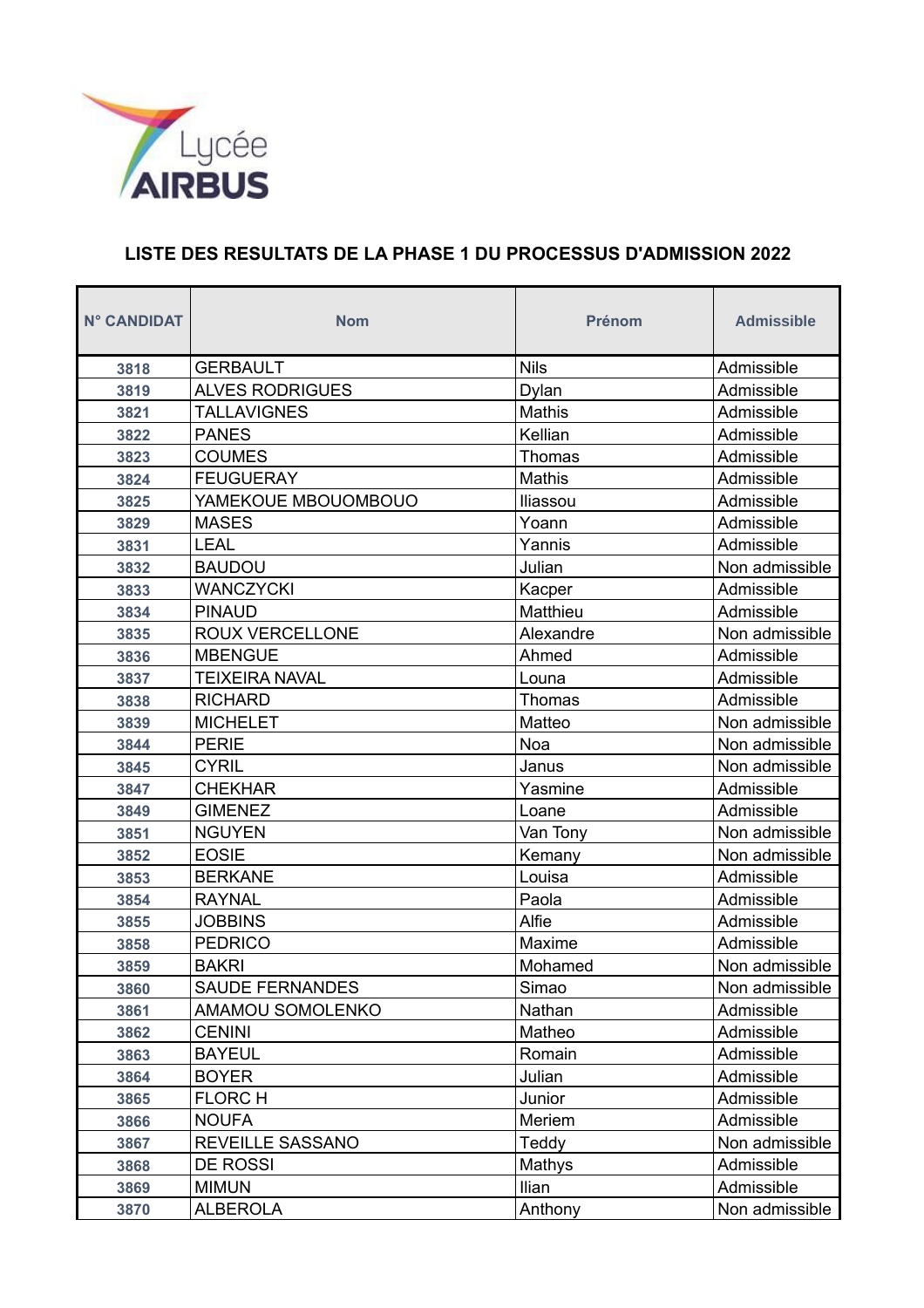

| <b>N° CANDIDAT</b> | <b>Nom</b>                             | <b>Prénom</b>  | <b>Admissible</b> |
|--------------------|----------------------------------------|----------------|-------------------|
| 3873               | <b>LEFEVRE MAMIER</b>                  | Cyprien        | Admissible        |
| 3874               | <b>LAVAUD</b>                          | Aubin          | Non admissible    |
| 3875               | <b>BOU RESLAN</b>                      | Rayan          | Admissible        |
| 3876               | <b>CADIOU</b>                          | Nathan         | Non admissible    |
| 3878               | <b>HURLOT</b>                          | Yannhis        | Admissible        |
| 3879               | <b>BENDAHOU</b>                        | Zyed           | Admissible        |
| 3882               | <b>THOMAS</b>                          | Morgane        | Admissible        |
| 3884               | <b>VIEIRA</b>                          | <b>Nicolas</b> | Non admissible    |
| 3885               | <b>DECUP</b>                           | Maxandre       | Non admissible    |
| 3886               | EL OUAZZANI                            | Elias          | Admissible        |
| 3887               | <b>BENAZET</b>                         | Paul           | Admissible        |
| 3888               | <b>MOULIN</b>                          | Raoul          | Admissible        |
| 3889               | <b>CREANTOR</b>                        | Christopher    | Admissible        |
| 3890               | <b>ROSSI</b>                           | Enzo           | Admissible        |
| 3891               | <b>ALIANE</b>                          | Kelyan         | Admissible        |
| 3892               | LEVAVASSEUR                            | Louis          | Admissible        |
| 3893               | <b>LAGOUDRILLE</b>                     | Mathis         | Admissible        |
| 3894               | <b>GERARD</b>                          | Eliott         | Admissible        |
| 3898               | <b>SEDGE ANTOINE</b>                   | Enzo           | Admissible        |
| 3902               | <b>LESAFFRE</b>                        | Felix          | Admissible        |
| 3903               | PEIRONNE BON                           | Lorenzo        | Admissible        |
| 3905               | <b>DELPERIER</b>                       | Manon          | Admissible        |
| 3906               | <b>MAUREL</b>                          | Lucas          | Admissible        |
| 3907               | <b>MILLIET</b>                         | Louis          | Non admissible    |
| 3908               | <b>MASENGESHO</b>                      | Ivar Wingate   | Admissible        |
| 3909               | <b>ERRIAHI</b>                         | Elias          | Admissible        |
| 3910               | <b>GERMA</b>                           | Lucas          | Admissible        |
| 3912               | <b>VILLEMIN</b>                        | Gael           | Admissible        |
| 3915               | <b>COSTA LAGUENS</b>                   | Vincent        | Admissible        |
| 3917               | <b>ZITOUNE</b>                         | Chakib         | Admissible        |
| 3919               | <b>LECLERC</b>                         | Hugo           | Non admissible    |
| 3920               | <b>CHERNENKO</b>                       | Leonard        | Non admissible    |
| 3921               | <b>ANDRE</b>                           | Thomas         | Admissible        |
| 3922               | <b>GARCIA Y FERNANDEZ DEL CASTILLO</b> | Sophie         | Admissible        |
| 3923               | <b>BENGOUA</b>                         | Abdelkrim      | Admissible        |
| 3925               | <b>VICTORIA BOUCHER</b>                | Julien         | Admissible        |
| 3926               | <b>BRUEL</b>                           | Paul           | Admissible        |
| 3928               | <b>NDAO GUEYE</b>                      | El Hadji Mama  | Non admissible    |
| 3930               | <b>BESSETTES</b>                       | Yohan          | Non admissible    |